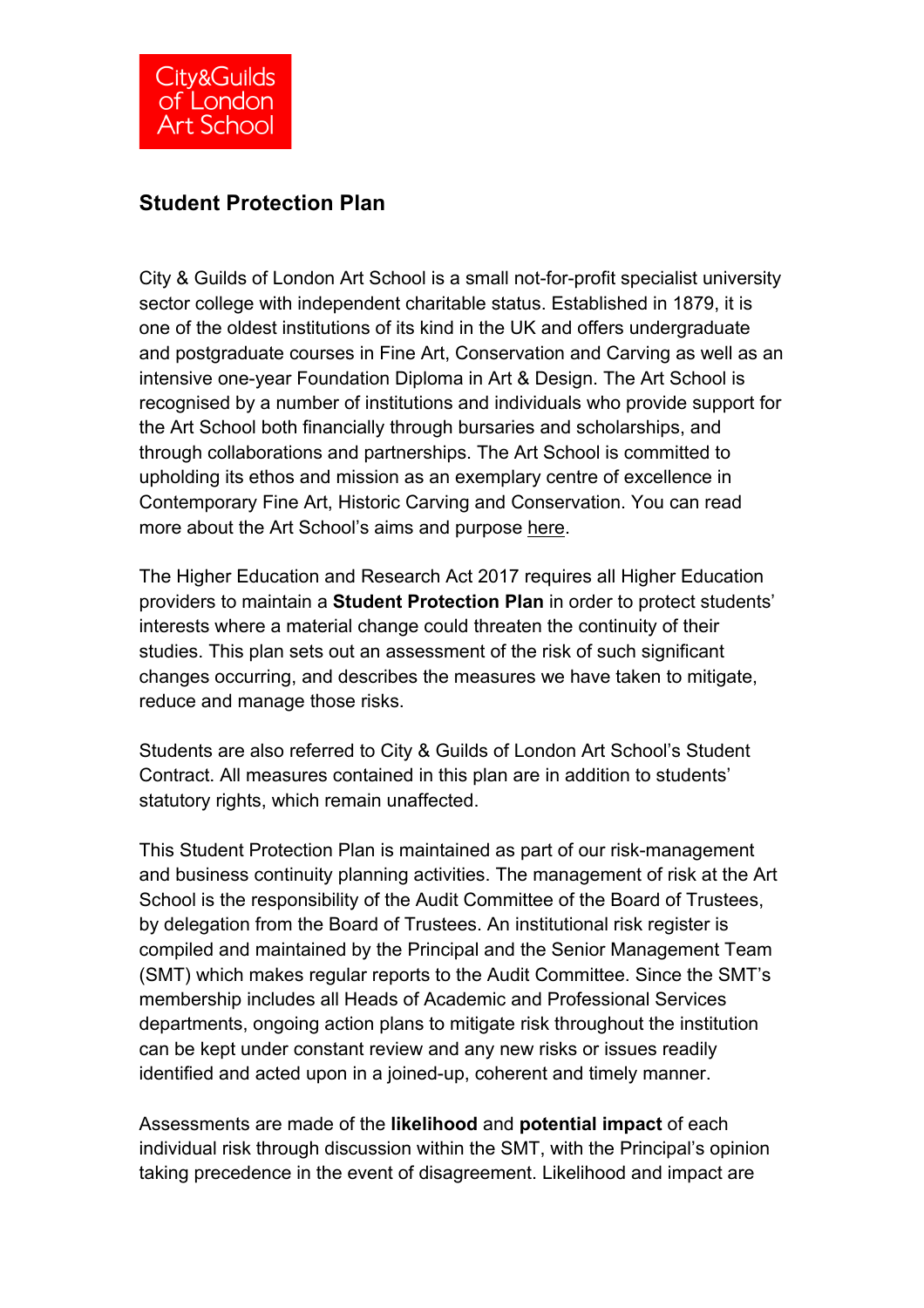each scored from One (minimal likelihood of occurrence/impact) to Five (high probability of occurrence/maximum impact); these scores are recorded on the Risk Register and are kept under review by SMT. The Audit Committee may subsequently override any assessment with its own opinion as to the level of risk.

City & Guilds of London Art School (the Art School) is committed to communicating with students as early as possible any planned changes that may significantly impact upon the student experience and/or threaten the continuity of study. We are committed to consulting widely with the student body and the staff team about any planned measures and options available.

Communication will include any or all of:

- face-to-face meetings with student representatives
- full meetings with affected cohorts of students
- written communication by email using students' Art School email accounts and by letter

Any measures we propose to take will be discussed and agreed with our educational partners; Ravensbourne University London for our validated BA (Hons) and MA courses, and the University of the Arts Awarding Body for the Foundation Diploma in Art & Design. Any course related changes will follow the procedures set out in our policies, regulations and agreements with Ravensbourne and UAL Awarding Body.

Furthermore, our commitment to students, as well as prospective students, includes the following:

- We will be transparent and open about any changes which could threaten the continuity of their studies, ensure that those students impacted are aware of changes in a timely manner and involve them in the process to make decisions on these changes;
- We will keep students and staff informed about developments related to any proposed changes through a dedicated section on the Art School website, regular email updates and face-to-face meetings (staff and student fora);
- We will take all reasonable steps to avoid any material change that could threaten the continuity of a programme of study taking place during an academic year, or close to the beginning of a new academic year;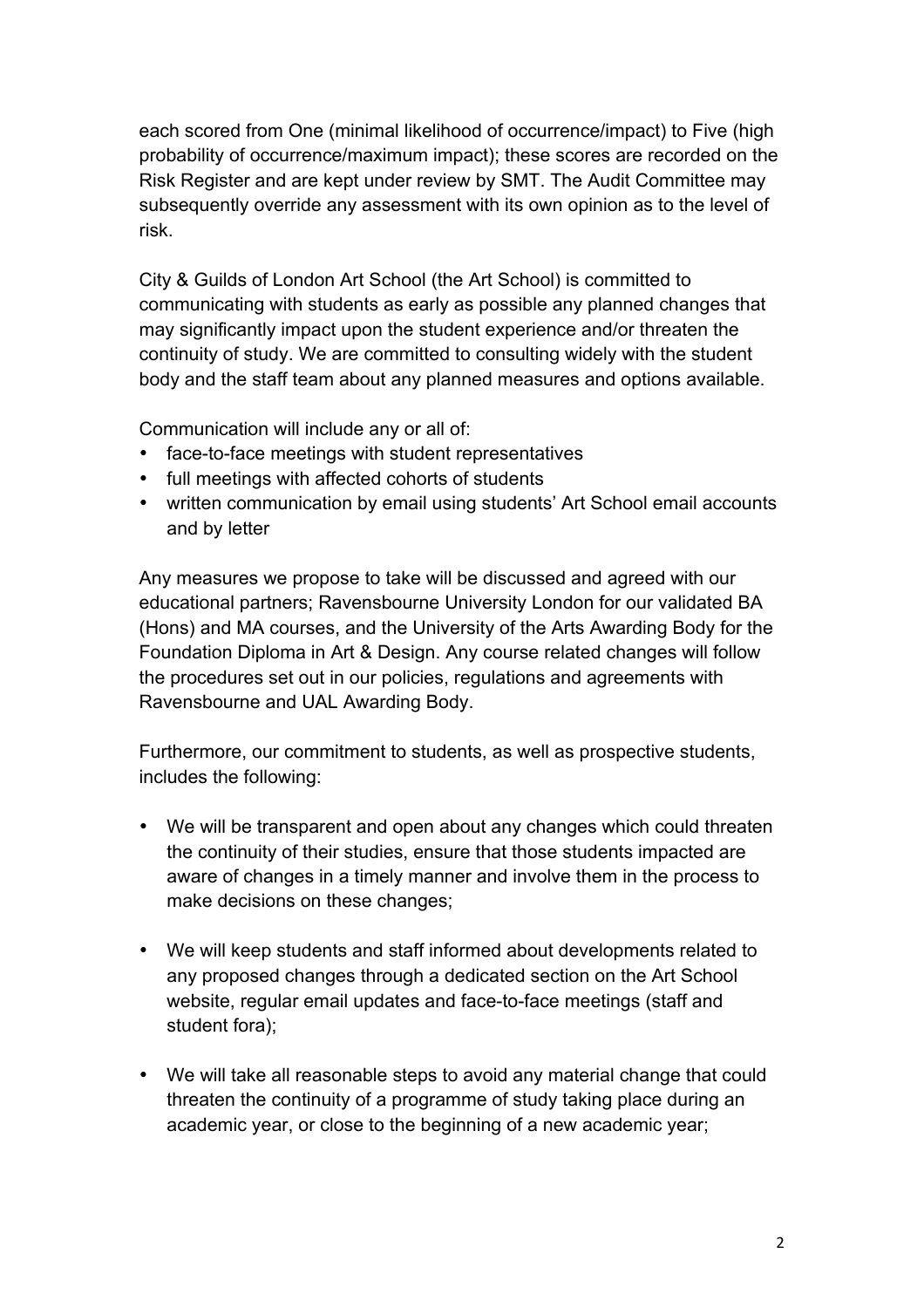- We will take all reasonable steps to ensure, in the first instance, that enrolled students can complete their course at the Art School within the agreed timescale;
- We will have processes in place, including agreements with our educational partners, to support a student to transfer to another provider, should a change mean the student cannot continue their programme of study;
- Where a change takes place before enrolment, we will also assist any offer holders on the programme in securing a place at another provider;
- We will provide appropriate compensation for additional costs incurred by students as a result of changes we make that result in their no longer being able to continue their course of study at City and Guilds of London Art School;
- We will provide access to independent advice for students.

Please refer to the Art School's Student Fees Policy for guidelines regarding refunds of tuition fees in the event of material changes occurring which affect the continuity of study.

## *Review and dissemination*

This plan will be reviewed every 12 months, as part of the Art School's institutional risk assessment process. The student body will be consulted about any planned revisions through the annual cycle of Student Representative Forum meetings.

A current version of the Student Protection Plan will be permanently available to all students on Moodle, as well as appended to each Department's Course Handbook. Hard copies will be available for consultation in the Art School Office and in the Library. An annual briefing on the Plan will also be given to Student Representatives.

## *Risks and the Plans to Protect Students*

The following pages detail the risks that have been identified as potentially requiring mitigation via this undertaking.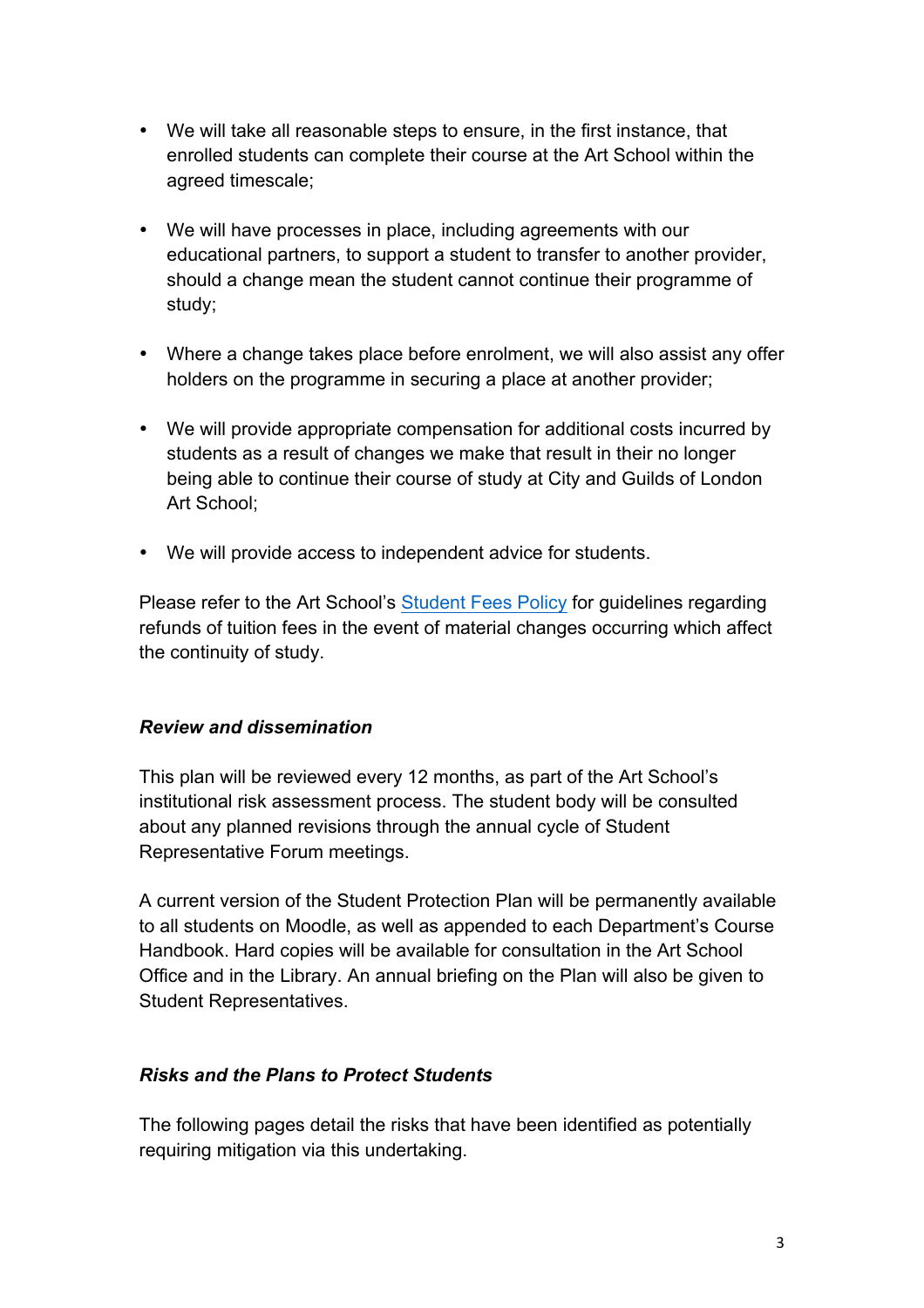## risk 1 **Course closure**

### Likelihood of risk materialising: 1/5 Potential impact if risk were to materialise: 5/5

As a specialist, not-for-profit Higher Education provider the Art School has a longstanding commitment to its portfolio of courses. These are core to our mission and have been delivered consistently over many decades. They have developed through regular review processes to ensure their currency and relevance and are supported by a wide range of stakeholders who fund bursaries (on multi-year commitments) in order to support recruitment. The Art School has a robust recruitment strategy, which ensures that risks to recruitment are identified early. It is supported by a programme of marketing and profile-raising activities.

In the unlikely event of a course closing due to sustained under-recruitment all reasonable steps will be undertaken to minimise disruption for students enrolled on the course, by:

- Phasing out the course to allow students to complete their studies, paying due regard to maintaining the quality and standards of the student experience throughout;
- Offering a transfer to an alternative course;
- Working with the validating partner throughout to manage the closure process.

## risk 2 **Major changes to course curriculum**

### Likelihood of risk materialising: 1/5 Potential impact if risk were to materialise: 4/5

The Art School is committed to deliver its programmes in accordance with the description in its course Handbook for the academic year in which a student began their programme. Any significant changes to course content will only take place after extensive consultation with all students affected and will not, as a rule, be introduced in-year.

In the event of a significant change, the Art School will:

- Restrict changes to the minimum, in order to maintain the quality experience;
- Fully consult with students about the changes to ensure the course offer remains acceptable;
- Offer students unwilling to accept the changes the opportunity to withdraw from the programme and transfer to another provider.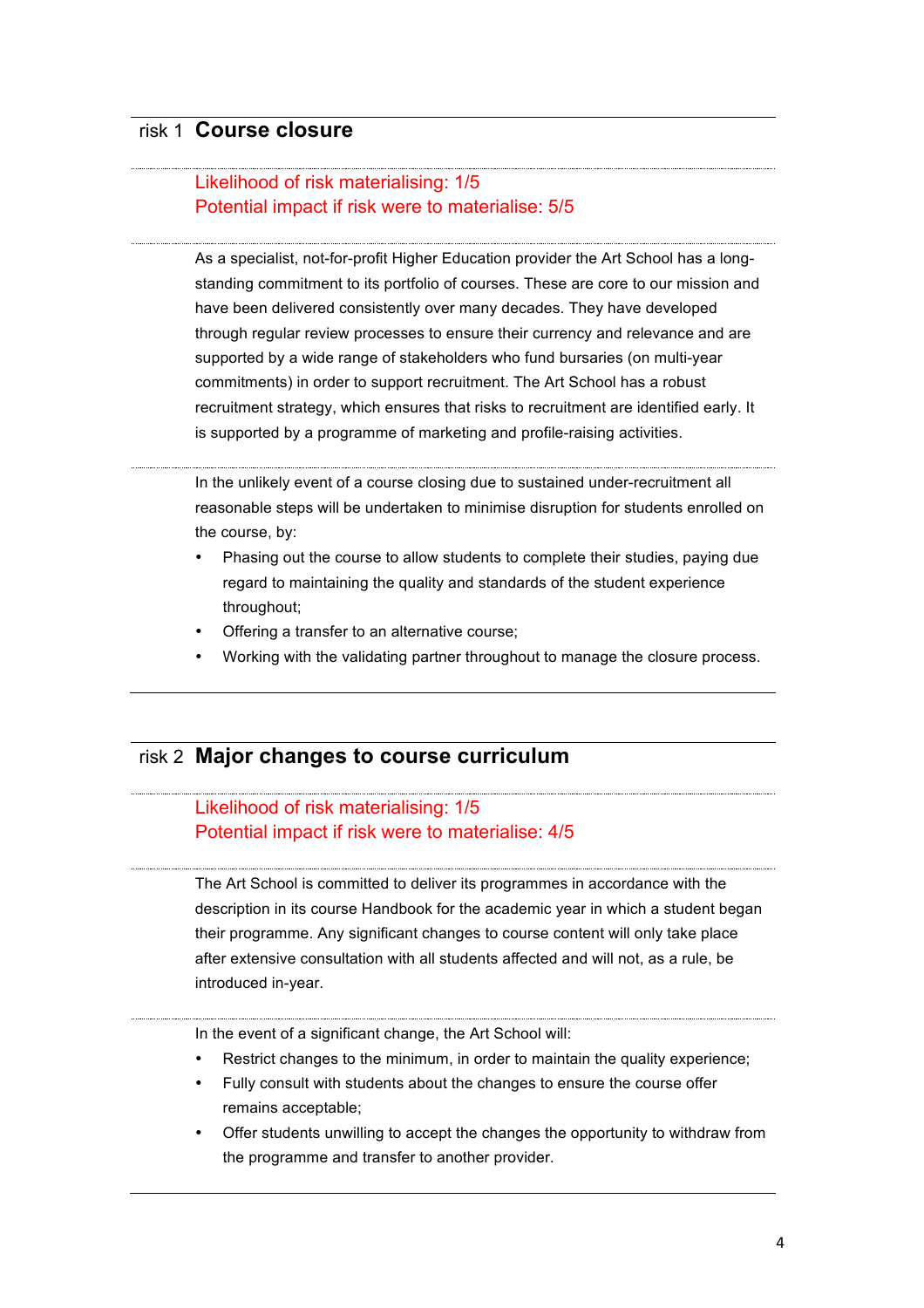# risk 3 **Disruption of course due to (temporary) loss of key specialist staff**

#### Likelihood of risk materialising: 2/5 Potential impact if risk were to materialise: 4/5

Our specialist courses are delivered by a large faculty of sessional tutors, many of which are leading practitioners in their respective fields. Their teaching contracts require them to provide at least one full terms' notice to allow suitable replacement to be found.

The Art School has a strong and pro-active process to develop and nurture our network of specialist practitioners, including through institutional collaborations and partnerships as well as through our own alumni network. This provides a large pool on which to draw in the case of a temporary or permanent loss of specialist staff.

In case of an unexpected, sudden loss of staff where a permanent replacement cannot be identified immediately, we will:

- Seek a temporary replacement including working with our industry and academic partners and alumni;
- Make reasonable adjustments to the delivery of the course to ensure that the full curriculum is delivered, if necessary by altering the programme schedule in consultation with students;
- Where a replacement cannot be found in time, identify alternative external sources of teaching and arrange suitable access to these, at no additional cost to students affected.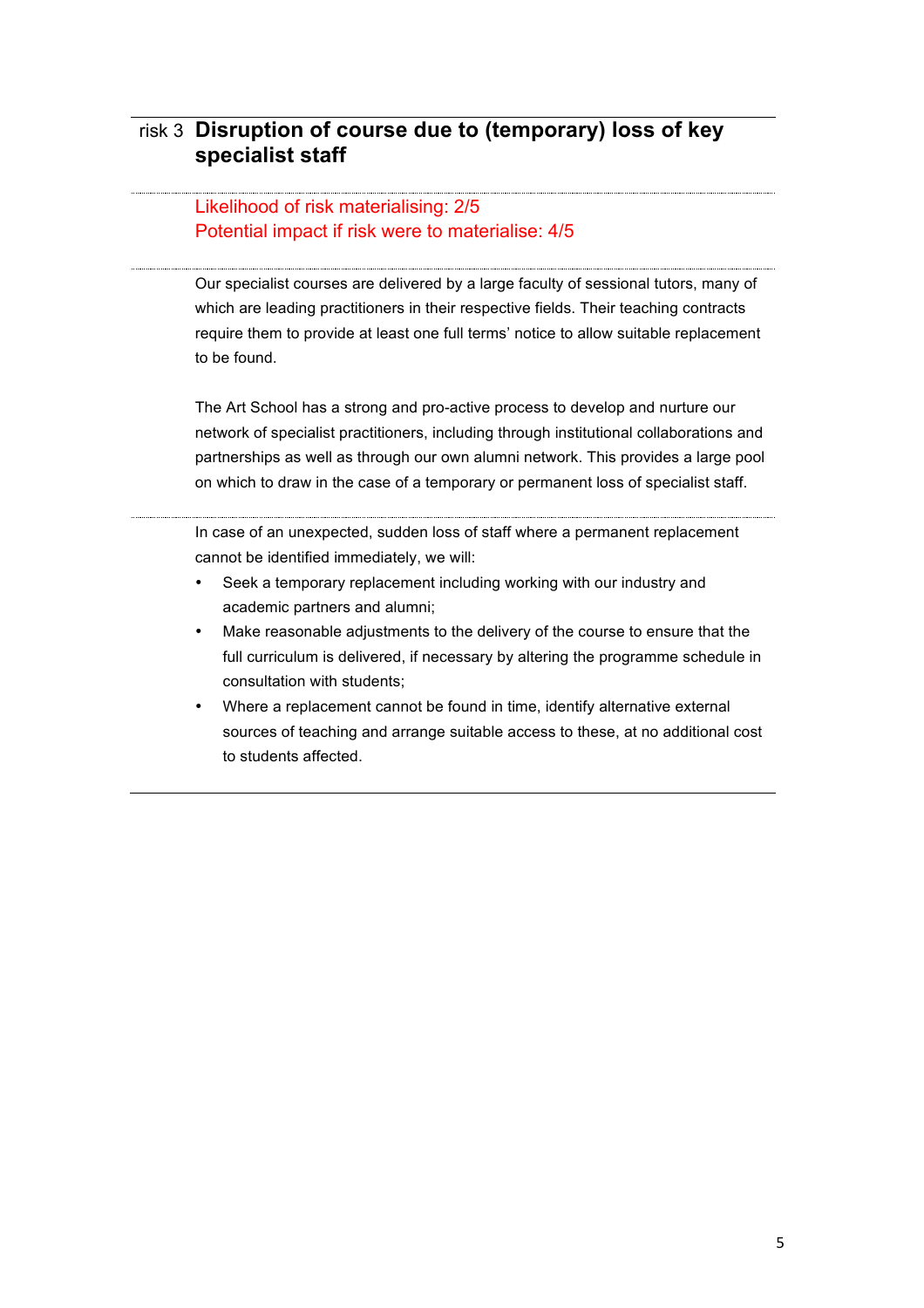# risk 4 **Temporary closure of campus due to unexpected damage**

### Likelihood of risk materialising: 1/5 Potential impact if risk were to materialise: 5/5

The Art School operates from a set of historic buildings occupied on long lease arrangements from independent charity City & Guilds Art School Property Trust, and from the adjoining Old Vauxhall Telephone Exchange leased from BT. The Art School campus has been undergoing a programme of refurbishment in accordance with a masterplan established in 2009, two thirds of which has been completed with further work planned for the coming years. The Art School operates a strict site management regime with comprehensive fire safety arrangements, a storage strategy for volatile materials and safe working practice security measures in which all students and staff are inducted. The Art School also has in place a comprehensive insurance cover to safeguard business continuity.

In case of unexpected damage (eg, due to fire, flooding or other) requiring temporary closure of part of the campus, we will:

- Activate a business continuity plan, the cost of which will be supported through our business continuity insurance cover;
- Relocate teaching activity across the two sites in so far as possible;
- If necessary secure additional temporary space, wherever possible in close proximity to our main site; we have already identified an additional floor in the Old Vauxhall Telephone Exchange as a potential overspill space for a period of time; where relocation to a site further away is necessary, we will offer compensation for increased cost of travel in line with our compensation policy;
- Where disruption is significant and prolonged, we will support students through our [student transfer policy] where requested, and provide a refund of fees in line with our fees policy.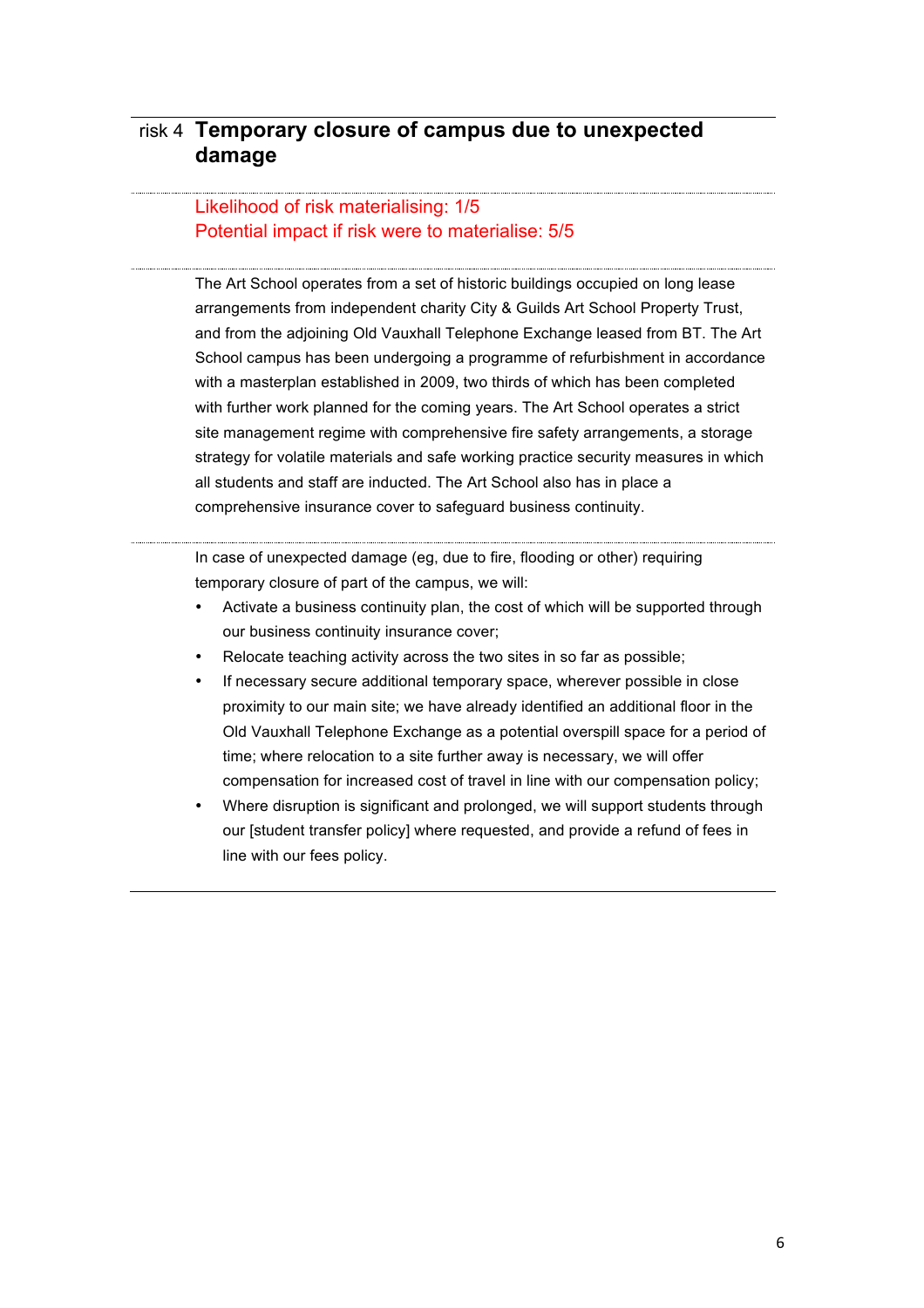# risk 5 **Temporary closure or relocation due to refurbishment programme**

### Likelihood of risk materialising: 2/5 Impact if risk were to materialise: 4/5

The Art School has been undergoing a phased programme of refurbishment of its main campus building since 2010, managed by City & Guilds Art School Property Trust. Wherever possible, work has been planned to coincide with the summer months to minimise disruption to teaching activity.

Where phases of work require temporary closure of buildings and facilities, we will make sure that:

- A comprehensive relocation plan is drawn up from the earliest project planning stages;
- Relocation takes place, in the first instance, by drawing on available spaces in the Old Vauxhall Telephone Exchange building nearby;
- Enrolled students, and prospective students, are informed about temporary closure and relocation plans at the earliest opportunity;
- Adequate resources are built into the project budget to ensure a smooth relocation and the provision of suitable alternative facilities during the building works;
- A Clerk of Works is employed to represent the interests of the Art School as tenant and will liaise with students and staff to ensure that disruption from building works is kept to a minimum.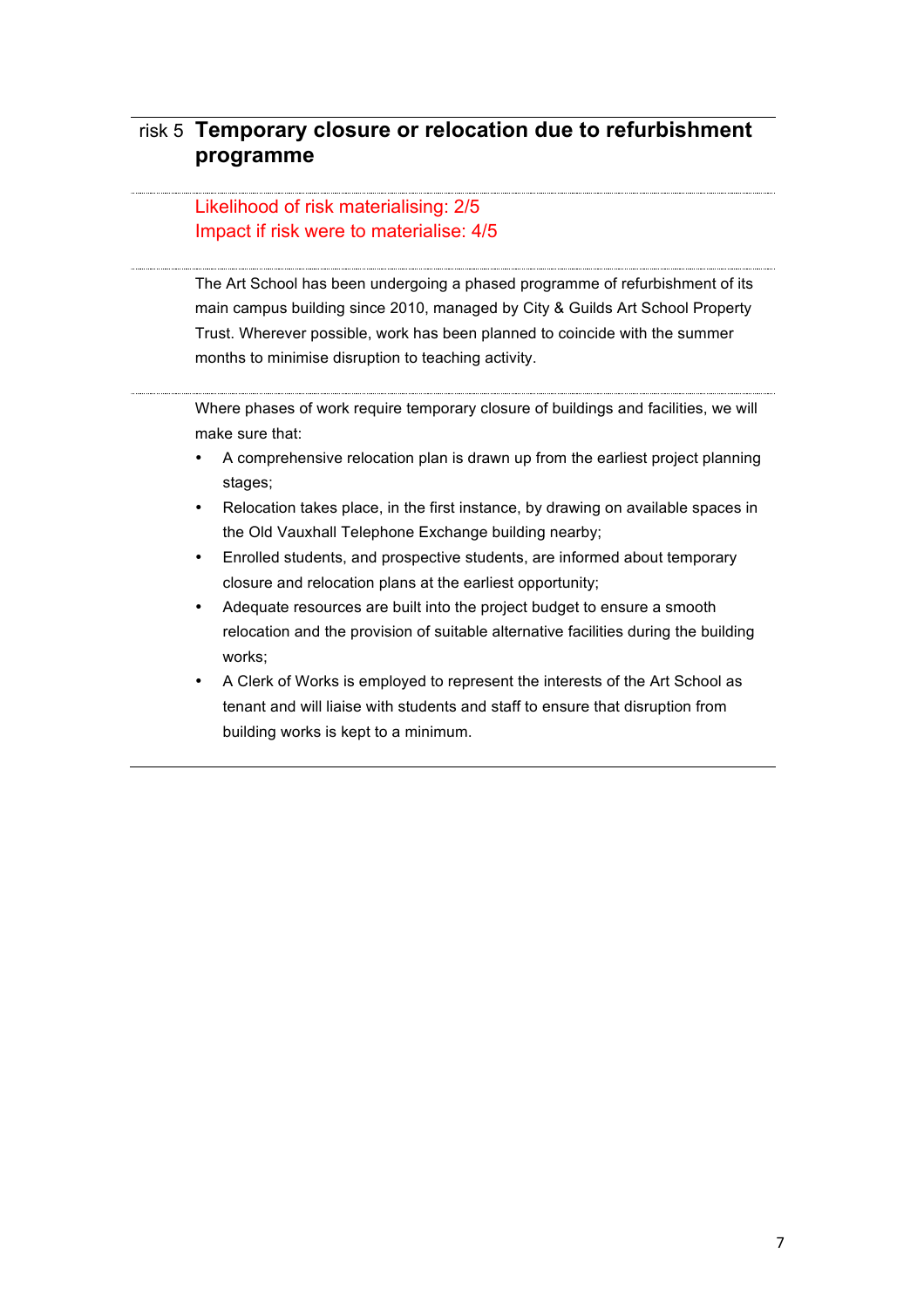## risk 6 **Withdrawal or non-renewal of course validation**

#### Likelihood of risk materialising: 1/5 Potential impact if risk were to materialise: 5/5

The Art School has a track record of successfully managing its validation partnerships for the last 24 years. It has recently established a new validation partnership with Ravensbourne, for a five-year period, following an extensive due diligence process. The validation includes a commitment to teach out all students enrolled on a programme of study to its completion. The Art School is committed to a close working partnership with its validating partner, based on clear lines of communication. The maintenance of a well-documented quality culture and good working practices which are fully embedded also means that any due diligence on our processes would be facilitated in the event of the Art School needing to source a new validating partner.

#### $\frac{1}{2}$ Should course validation be withdrawn or not renewed, we will, paying due regard to maintaining the quality and standards of the student experience throughout:

- Teach out all enrolled students on the course, as per our validation arrangements with Ravensbourne;
- Suspend recruitment until a new validation partnership has been established.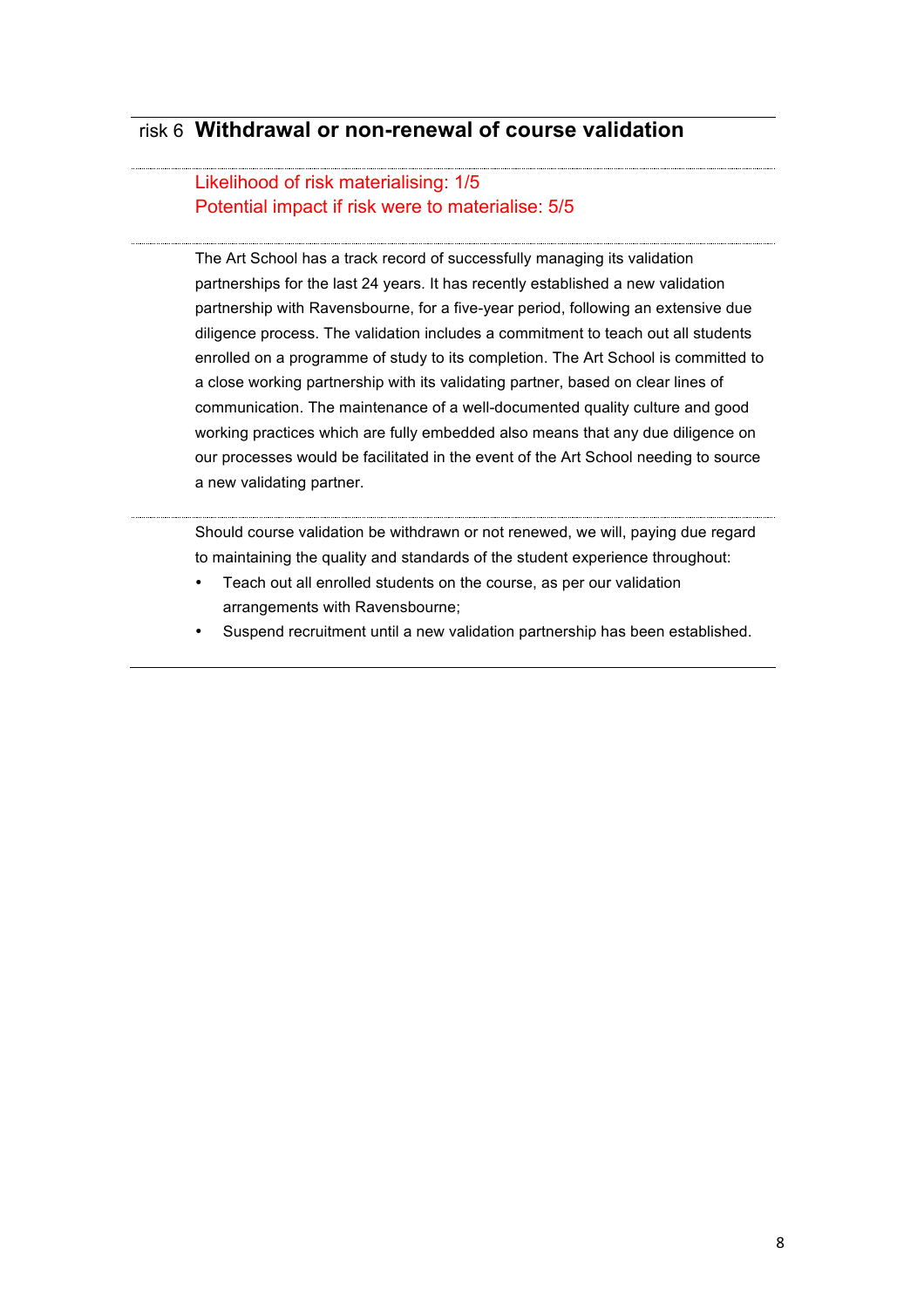# risk 7 **Withdrawing of Designation for Student Support**

#### Likelihood of risk materialising: 1/5 Potential impact if risk were to materialise: 5/5

The Art School has a track record of successful course re-designation for Student Support and has internal governance processes to ensure compliance with conditions of designation, and with the Office for Student registration.

In the event of withdrawal of course designation we will take all reasonable steps to minimise any resulting disruption to students by:

- Making use of the appeal procedures available;
- Working with the OfS to allow enrolled students to complete their course of study with Student Finance support;
- Where this is not possible, supporting students to transfer to appropriate programmes at other providers;
- Financially compensating students where they suffer demonstrable, material financial loss because of disruption to their studies in line with our compensation policy.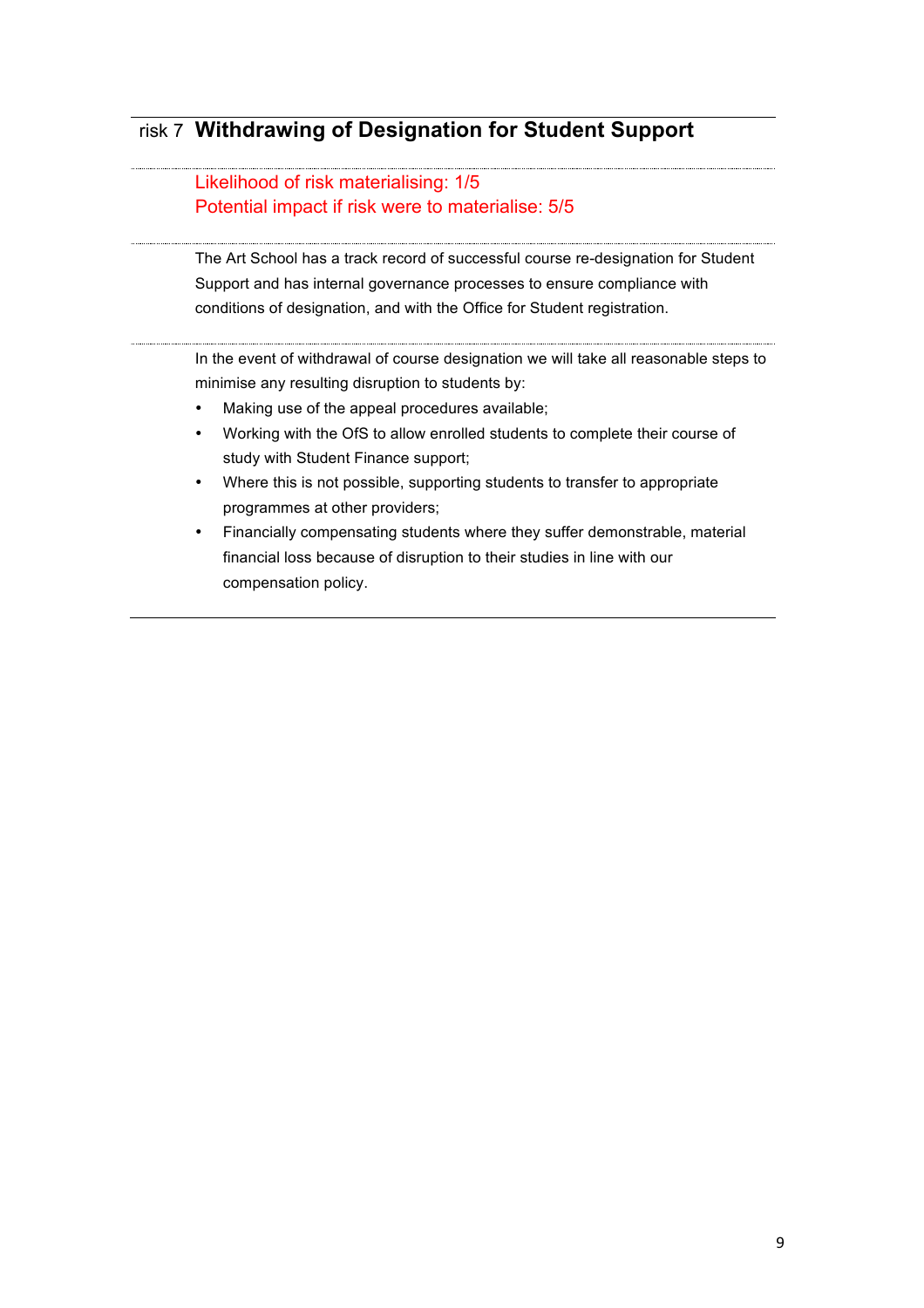# risk 8 **Suspension/Withdrawal of Tier 4 Sponsor license**

Likelihood of risk materialising: 1/5 Potential impact if risk were to materialise: 5/5

The Art School has always successfully completed the annual renewal of its Tier 4 license and pays close attention to its full compliance with Tier 4 regulations. A dedicated member of staff is responsible for monitoring any changes in requirements and responding to any queries arising.

In the event of suspension/withdrawal of Tier 4 Sponsor license, the Art School will:

- Teach out all enrolled Tier 4 students on the course in line with the UKVI policy;
- Work with the UKVI to seek reinstatement of our license;
- Support any enrolled students affected to transfer to an alternative sponsor should this be necessary;
- Ensure that students who have not enrolled and have not commenced their travels will be compensated for costs incurred and offered support to transfer their application to an alternative sponsor.